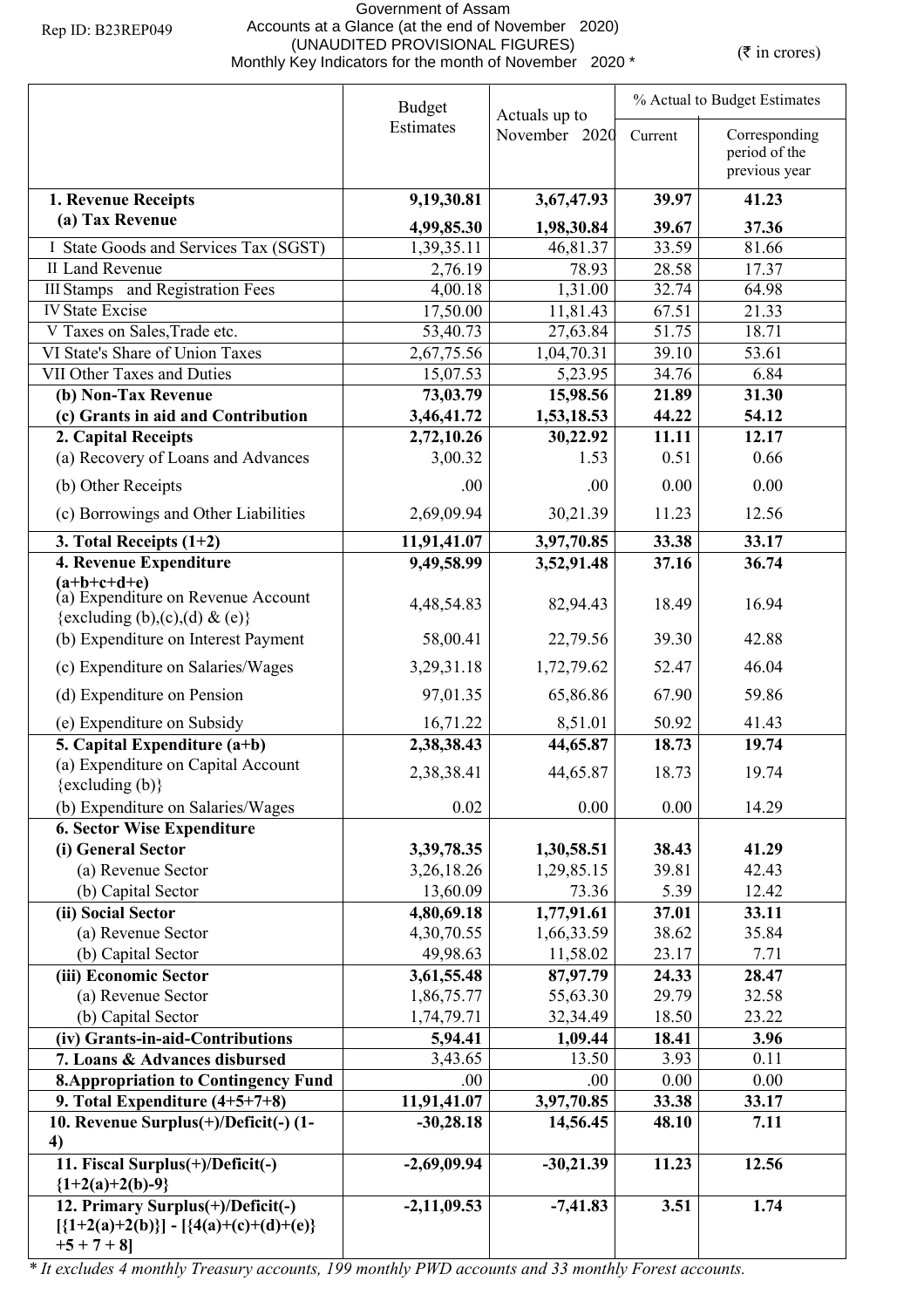| <b>Monthly Trend</b><br><b>REVENUE RECEIPTS</b> |                               |             |                                  |             |  |
|-------------------------------------------------|-------------------------------|-------------|----------------------------------|-------------|--|
| (Refer to item                                  | 1(a)                          |             | of Monthly Accounts at a Glance) |             |  |
|                                                 | $(5 \text{ in } \text{core})$ |             |                                  |             |  |
|                                                 |                               | 2020-2021   |                                  | 2019-2020   |  |
| Mont                                            | <b>Monthly</b>                | Progressive | <b>Monthly</b>                   | Progressive |  |
| APRIL                                           | 15, 13. 19                    | 15, 13. 19  | 30,85.62                         | 30,85.62    |  |
| <b>MAY</b>                                      | 25,84.15                      | 40,97.34    | 29,77.98                         | 60,63.60    |  |
| <b>JUNE</b>                                     | 24,39.17                      | 65,36.52    | 21,45.42                         | 82,09.01    |  |
| <b>JULY</b>                                     | 25,03.02                      | 90,39.53    | 18,87.90                         | 1,00,96.92  |  |
| <b>AUGUST</b>                                   | 24,71.75                      | 1,15,11.28  | 26,18.18                         | 1,27,15.10  |  |
| <b>SEPTEMBER</b>                                | 27,48.39                      | 1,42,59.68  | 22,56.73                         | 1,49,71.83  |  |
| <b>OCTOBER</b>                                  | 28,51.99                      | 1,71,11.66  | 22,13.54                         | 1,71,85.38  |  |
| <b>NOVEMBER</b>                                 | 27,19.18                      | 1,98,30.84  | 23,81.79                         | 1,95,67.16  |  |
| <b>DECEMBER</b>                                 |                               |             | 22,57.67                         | 2,18,24.83  |  |
| <b>JANUARY</b>                                  |                               |             | 22,67.05                         | 2,40,91.88  |  |
| <b>FEBRUARY</b>                                 |                               |             | 28,53.60                         | 2,69,45.48  |  |
| MARCH (Pre)                                     |                               |             | 1,11,60.40                       | 3,81,05.89  |  |
| MARCH (Sup)                                     |                               |             | 1,44.25                          | 3,82,50.13  |  |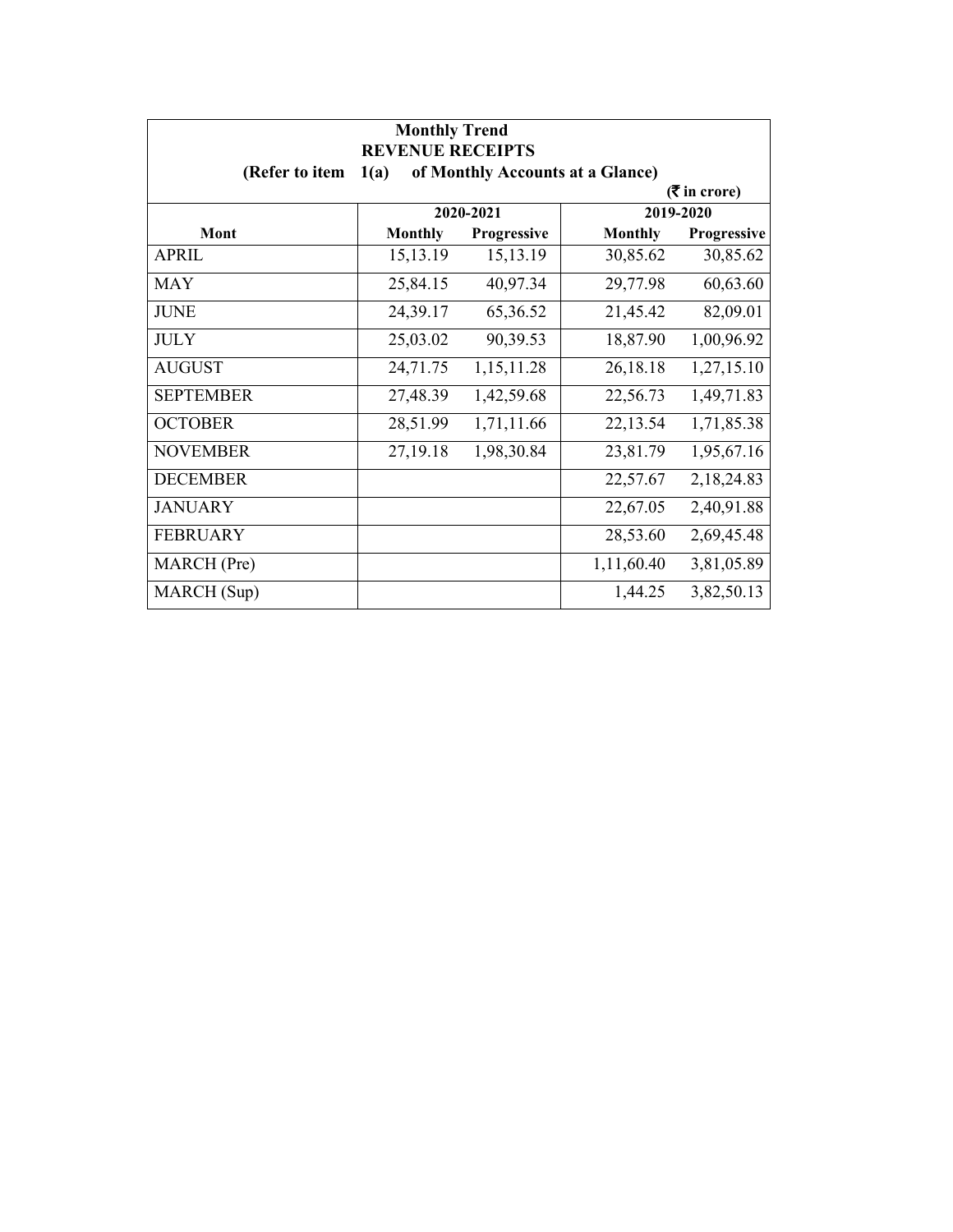| <b>Monthly Trend</b><br><b>REVENUE RECEIPTS</b> |                             |                                  |                |             |  |
|-------------------------------------------------|-----------------------------|----------------------------------|----------------|-------------|--|
| (Refer to item                                  | 1(b)                        | of Monthly Accounts at a Glance) |                |             |  |
|                                                 | $(3\overline{5})$ in crore) |                                  |                |             |  |
|                                                 |                             | 2020-2021                        |                | 2019-2020   |  |
| Mont                                            | <b>Monthly</b>              | Progressive                      | <b>Monthly</b> | Progressive |  |
| APRIL                                           | 16.13                       | 16.13                            | 65.08          | 65.08       |  |
| <b>MAY</b>                                      | 2,42.67                     | 2,58.80                          | 10,62.98       | 11,28.06    |  |
| <b>JUNE</b>                                     | 3,27.39                     | 5,86.19                          | 8,28.23        | 19,56.29    |  |
| <b>JULY</b>                                     | 2,63.70                     | 8,49.90                          | 78.98          | 20,35.27    |  |
| <b>AUGUST</b>                                   | 81.15                       | 9,31.05                          | 2,24.13        | 22,59.40    |  |
| <b>SEPTEMBER</b>                                | 1,89.54                     | 11,20.59                         | 1,02.67        | 23,62.07    |  |
| <b>OCTOBER</b>                                  | 2,14.65                     | 13,35.24                         | 85.93          | 24,48.00    |  |
| <b>NOVEMBER</b>                                 | 2,63.32                     | 15,98.56                         | 2,22.71        | 26,70.71    |  |
| <b>DECEMBER</b>                                 |                             |                                  | 1,27.84        | 27,98.55    |  |
| <b>JANUARY</b>                                  |                             |                                  | 83.25          | 28,81.79    |  |
| <b>FEBRUARY</b>                                 |                             |                                  | 5,82.40        | 34,64.19    |  |
| MARCH (Pre)                                     |                             |                                  | 21,75.96       | 56,40.15    |  |
| MARCH (Sup)                                     |                             |                                  | $-1,00.81$     | 55,39.35    |  |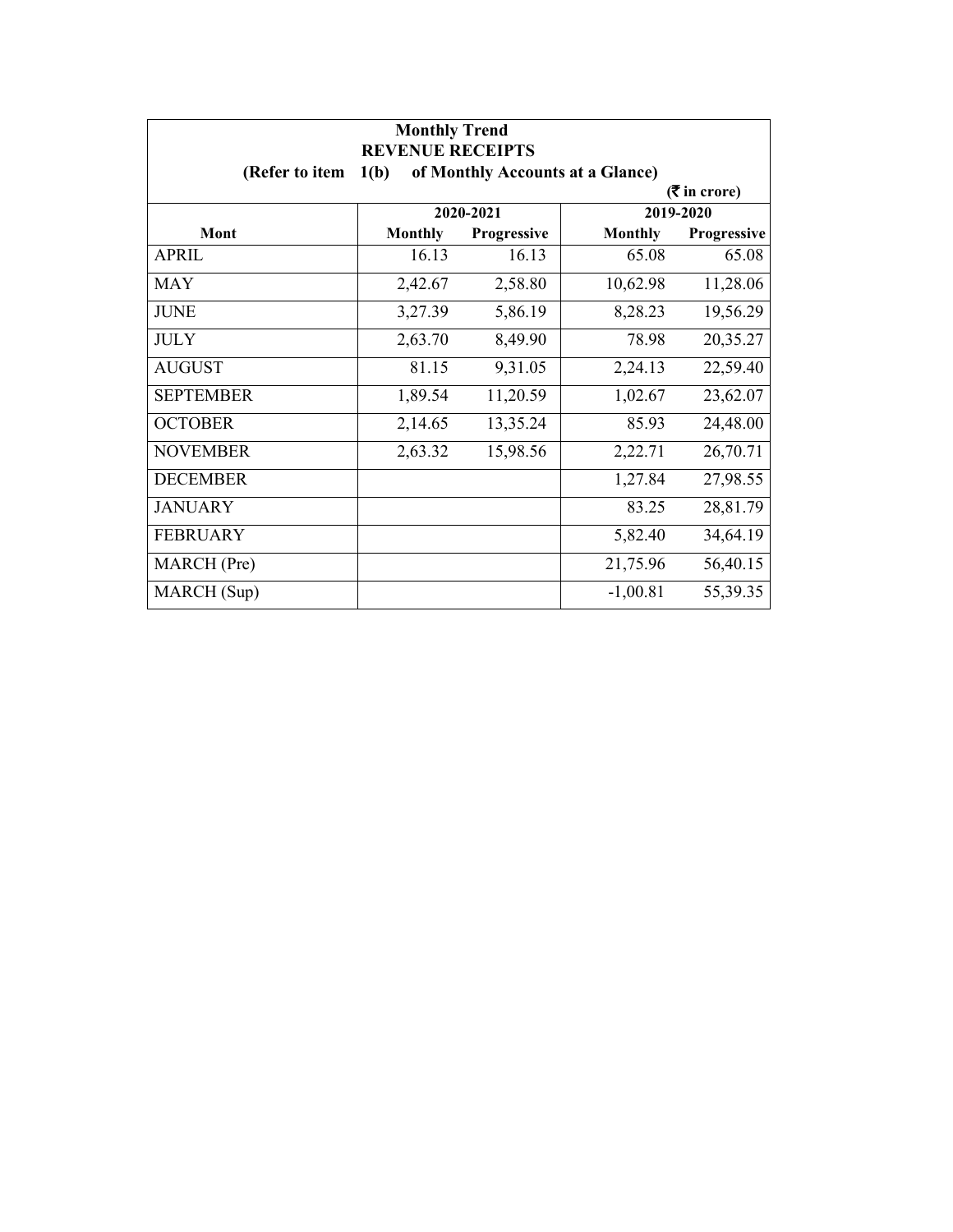| <b>Monthly Trend</b><br><b>REVENUE RECEIPTS</b>            |                             |             |                |             |  |
|------------------------------------------------------------|-----------------------------|-------------|----------------|-------------|--|
| (Refer to item<br>1(c)<br>of Monthly Accounts at a Glance) |                             |             |                |             |  |
|                                                            | $(3\overline{5})$ in crore) |             |                |             |  |
|                                                            |                             | 2020-2021   |                | 2019-2020   |  |
| Mont                                                       | <b>Monthly</b>              | Progressive | <b>Monthly</b> | Progressive |  |
| APRIL                                                      | 23,68.84                    | 23,68.84    | 15,39.60       | 15,39.60    |  |
| <b>MAY</b>                                                 | 20,06.40                    | 43,75.25    | 6,98.15        | 22,37.74    |  |
| <b>JUNE</b>                                                | 25,07.48                    | 68,82.73    | 11,14.88       | 33,52.62    |  |
| <b>JULY</b>                                                | 24,41.80                    | 93,24.53    | 10,70.71       | 44,23.34    |  |
| <b>AUGUST</b>                                              | 11,65.44                    | 1,04,89.97  | 10,78.33       | 55,01.67    |  |
| <b>SEPTEMBER</b>                                           | 14,54.97                    | 1,19,44.94  | 29,26.66       | 84,28.33    |  |
| <b>OCTOBER</b>                                             | 16,07.11                    | 1,35,52.05  | 14,87.18       | 99,15.51    |  |
| <b>NOVEMBER</b>                                            | 17,66.48                    | 1,53,18.53  | 21,25.41       | 1,20,40.92  |  |
| <b>DECEMBER</b>                                            |                             |             | 20,81.21       | 1,41,22.13  |  |
| <b>JANUARY</b>                                             |                             |             | 12,81.01       | 1,54,03.14  |  |
| <b>FEBRUARY</b>                                            |                             |             | 19,01.10       | 1,73,04.25  |  |
| MARCH (Pre)                                                |                             |             | 34,10.67       | 2,07,14.92  |  |
| MARCH (Sup)                                                |                             |             | $-9.31$        | 2,07,05.61  |  |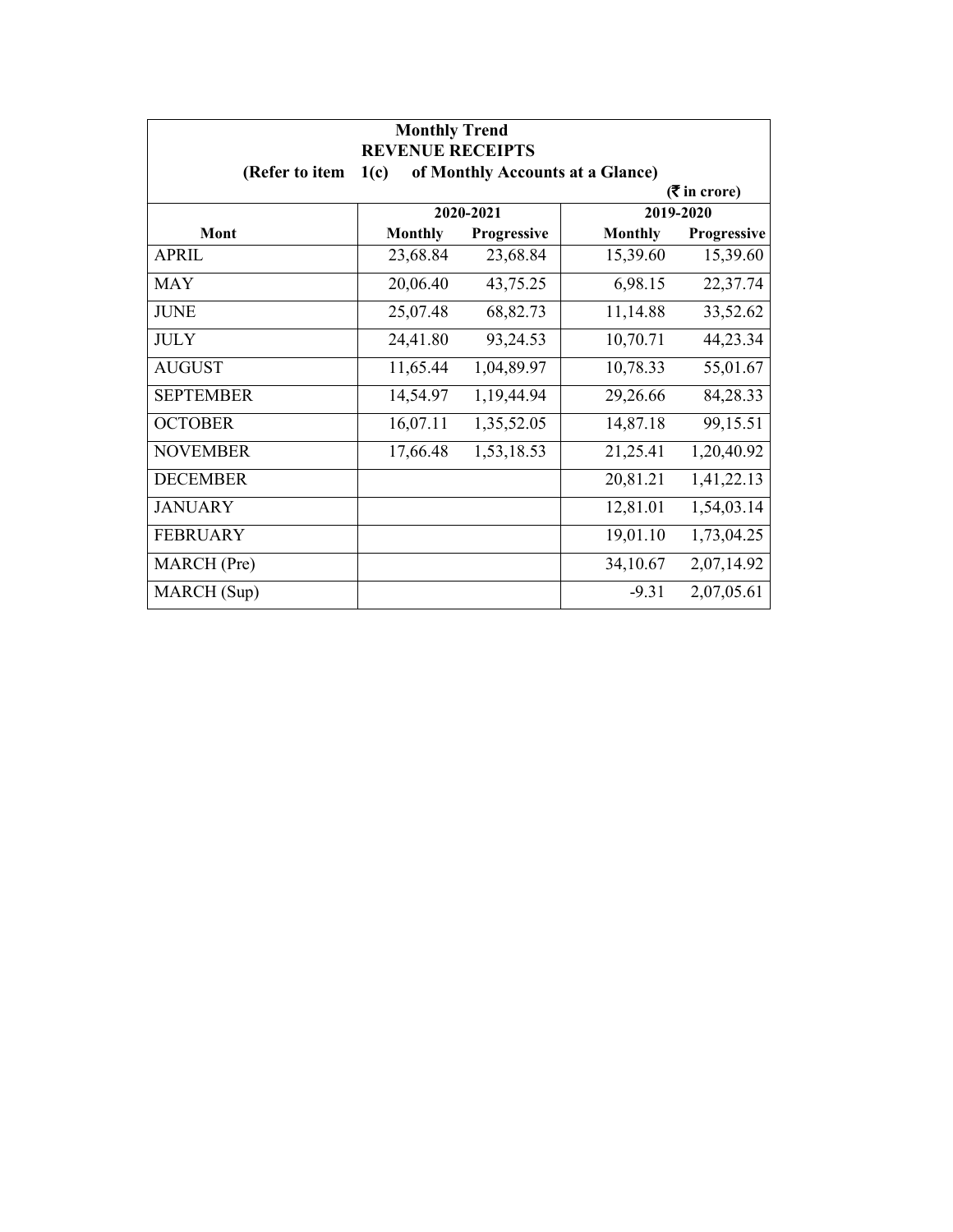| <b>Monthly Trend</b><br><b>CAPITAL RECEIPTS</b> |                 |             |                                  |             |  |
|-------------------------------------------------|-----------------|-------------|----------------------------------|-------------|--|
| (Refer to item                                  | 2(a)            |             | of Monthly Accounts at a Glance) |             |  |
|                                                 | $($ ₹ in crore) |             |                                  |             |  |
|                                                 |                 | 2020-2021   |                                  | 2019-2020   |  |
| <b>Mont</b>                                     | <b>Monthly</b>  | Progressive | <b>Monthly</b>                   | Progressive |  |
| <b>APRIL</b>                                    | 0.20            | 0.20        | 0.21                             | 0.21        |  |
| <b>MAY</b>                                      | 0.20            | 0.40        | 5.20                             | 5.41        |  |
| <b>JUNE</b>                                     | $-0.01$         | 0.39        | 0.20                             | 5.61        |  |
| <b>JULY</b>                                     | 0.22            | 0.61        | 0.20                             | 5.81        |  |
| <b>AUGUST</b>                                   | 0.20            | 0.81        | 0.30                             | 6.11        |  |
| <b>SEPTEMBER</b>                                | 0.21            | 1.02        | 0.51                             | 6.62        |  |
| <b>OCTOBER</b>                                  | 0.30            | 1.32        | 0.04                             | 6.67        |  |
| <b>NOVEMBER</b>                                 | 0.21            | 1.53        | 0.22                             | 6.89        |  |
| <b>DECEMBER</b>                                 |                 |             | 0.04                             | 6.93        |  |
| <b>JANUARY</b>                                  |                 |             | 0.51                             | 7.44        |  |
| <b>FEBRUARY</b>                                 |                 |             | 0.28                             | 7.72        |  |
| MARCH (Pre)                                     |                 |             | 0.26                             | 7.97        |  |
| MARCH (Sup)                                     |                 |             | 0.00                             | 7.98        |  |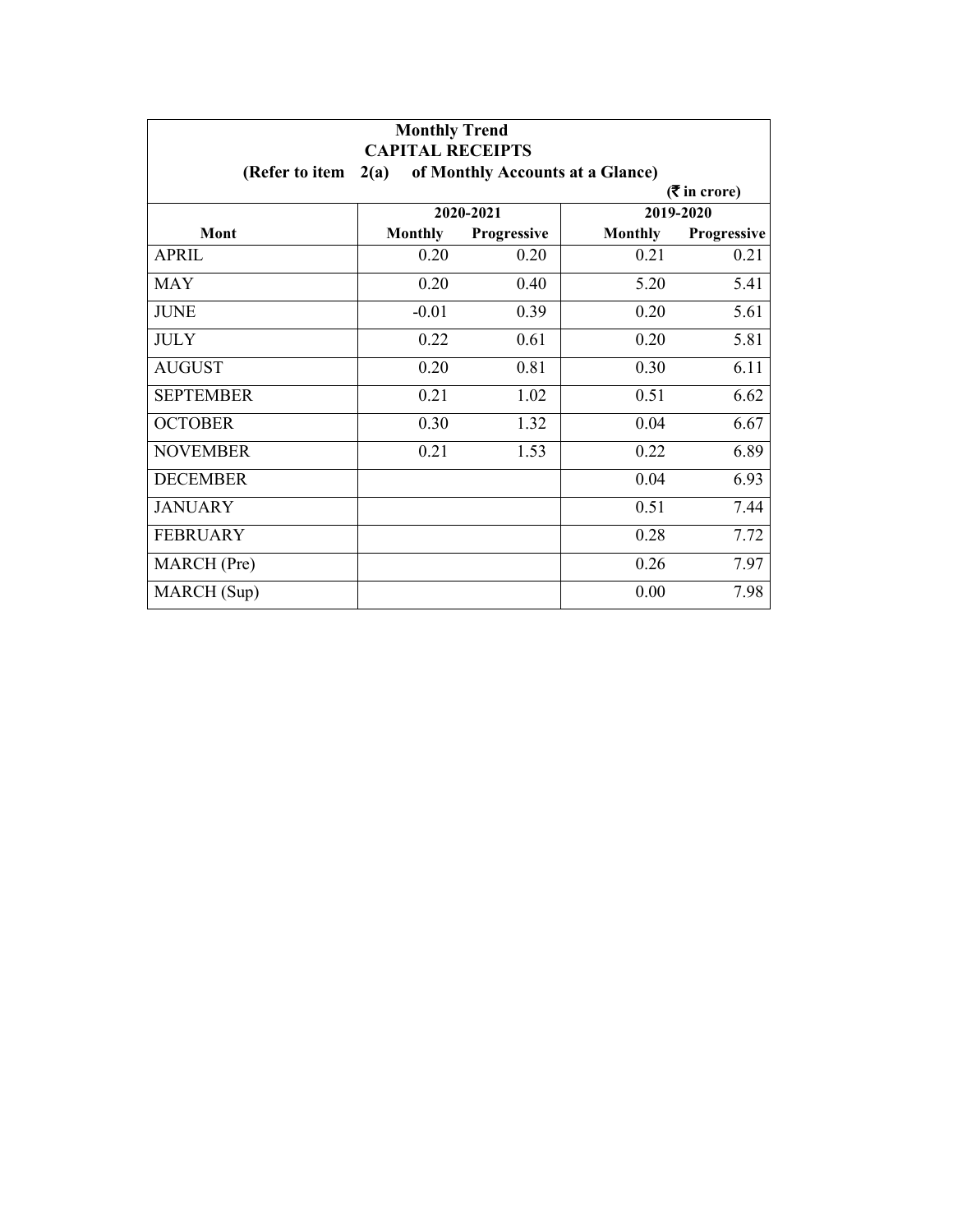| <b>Monthly Trend</b><br><b>CAPITAL RECEIPTS</b> |                             |                                  |                |             |  |
|-------------------------------------------------|-----------------------------|----------------------------------|----------------|-------------|--|
| (Refer to item                                  | 2(b)                        | of Monthly Accounts at a Glance) |                |             |  |
|                                                 | $(3\overline{5})$ in crore) |                                  |                |             |  |
|                                                 |                             | 2020-2021                        |                | 2019-2020   |  |
| Mont                                            | <b>Monthly</b>              | Progressive                      | <b>Monthly</b> | Progressive |  |
| <b>APRIL</b>                                    | 0.00                        | 0.00                             | 0.00           | 0.00        |  |
| MAY                                             | 0.00                        | 0.00                             | 0.00           | 0.00        |  |
| <b>JUNE</b>                                     | 0.00                        | 0.00                             | 0.00           | 0.00        |  |
| <b>JULY</b>                                     | 0.00                        | 0.00                             | 0.00           | 0.00        |  |
| <b>AUGUST</b>                                   | 0.00                        | 0.00                             | 0.00           | 0.00        |  |
| <b>SEPTEMBER</b>                                | 0.00                        | 0.00                             | 0.00           | 0.00        |  |
| <b>OCTOBER</b>                                  | 0.00                        | 0.00                             | 0.00           | 0.00        |  |
| <b>NOVEMBER</b>                                 | 0.00                        | 0.00                             | 0.00           | 0.00        |  |
| <b>DECEMBER</b>                                 |                             |                                  | 0.00           | 0.00        |  |
| <b>JANUARY</b>                                  |                             |                                  | 0.00           | 0.00        |  |
| <b>FEBRUARY</b>                                 |                             |                                  | 0.00           | 0.00        |  |
| MARCH (Pre)                                     |                             |                                  | 0.00           | 0.00        |  |
| MARCH (Sup)                                     |                             |                                  | 0.00           | 0.00        |  |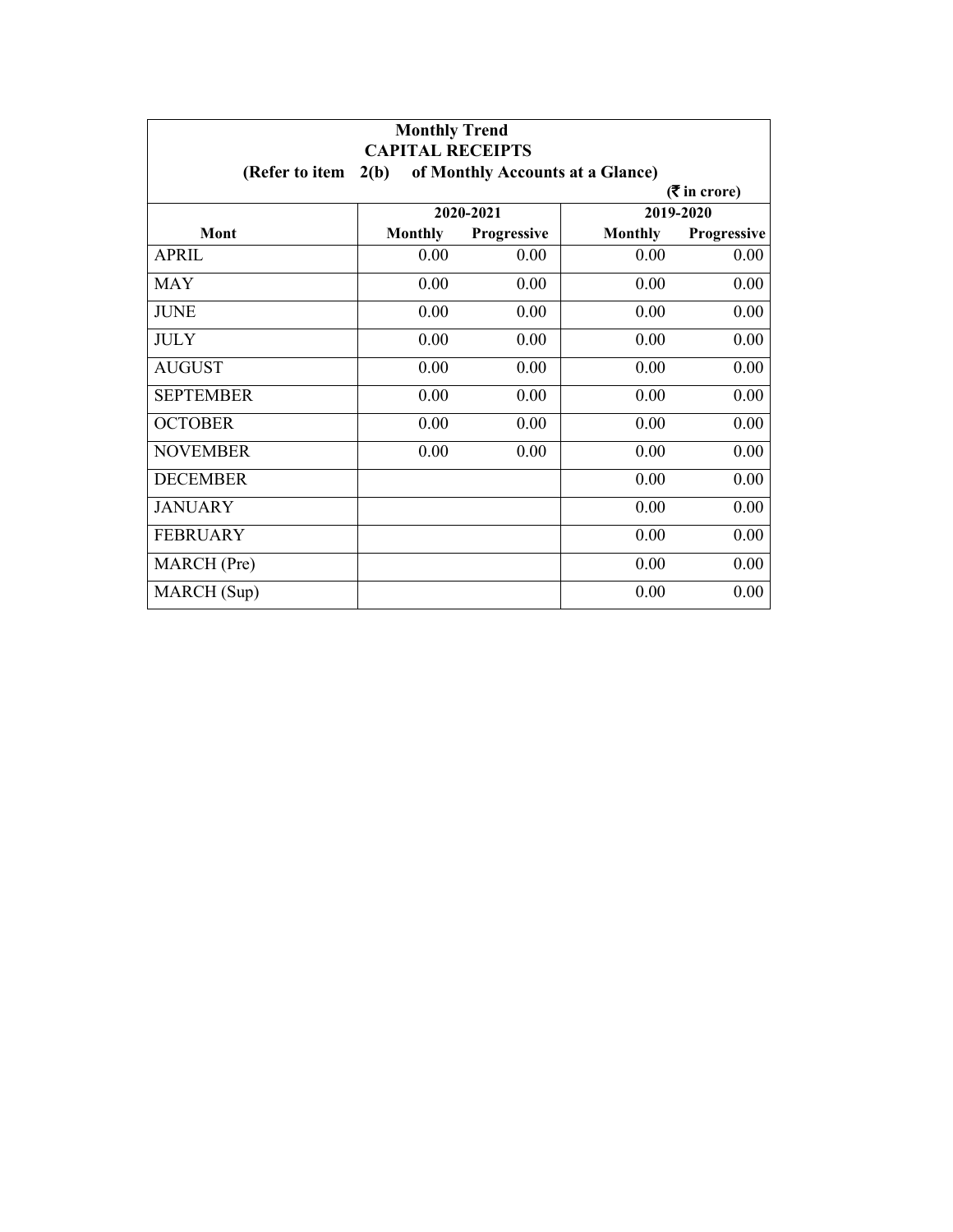| <b>Monthly Trend</b><br><b>CAPITAL RECEIPTS</b> |                             |                                  |                |             |  |
|-------------------------------------------------|-----------------------------|----------------------------------|----------------|-------------|--|
| (Refer to item                                  | 2(c)                        | of Monthly Accounts at a Glance) |                |             |  |
|                                                 | $(3\overline{5})$ in crore) |                                  |                |             |  |
|                                                 |                             | 2020-2021                        |                | 2019-2020   |  |
| Mont                                            | <b>Monthly</b>              | Progressive                      | <b>Monthly</b> | Progressive |  |
| <b>APRIL</b>                                    | $-9,62.34$                  | $-9,62.34$                       | 0.00           | 0.00        |  |
| <b>MAY</b>                                      | $-9,29.93$                  | $-18,92.27$                      | $-11,82.81$    | $-29,73.68$ |  |
| <b>JUNE</b>                                     | $-5,54.47$                  | $-24,46.74$                      | $-66.93$       | $-30,40.61$ |  |
| <b>JULY</b>                                     | $-1,21.78$                  | $-25,68.52$                      | 23,32.62       | $-7,07.99$  |  |
| <b>AUGUST</b>                                   | 13,47.89                    | $-12,20.63$                      | 21,34.73       | 14,26.74    |  |
| <b>SEPTEMBER</b>                                | 6,20.78                     | $-5,99.85$                       | 21,63.19       | 35,89.93    |  |
| <b>OCTOBER</b>                                  | 15,64.36                    | 9,64.51                          | $-4,57.07$     | 31,32.86    |  |
| <b>NOVEMBER</b>                                 | 20,56.88                    | 30,21.39                         | 7,42.05        | 38,74.91    |  |
| <b>DECEMBER</b>                                 |                             |                                  | 10,27.35       | 49,02.26    |  |
| <b>JANUARY</b>                                  |                             |                                  | 32,22.31       | 99,15.44    |  |
| <b>FEBRUARY</b>                                 |                             |                                  | 2,53.16        | 1,01,68.60  |  |
| MARCH (Pre)                                     |                             |                                  | 55,32.38       | 1,57,00.98  |  |
| MARCH (Sup)                                     |                             |                                  | $-8,04.35$     | 1,48,96.63  |  |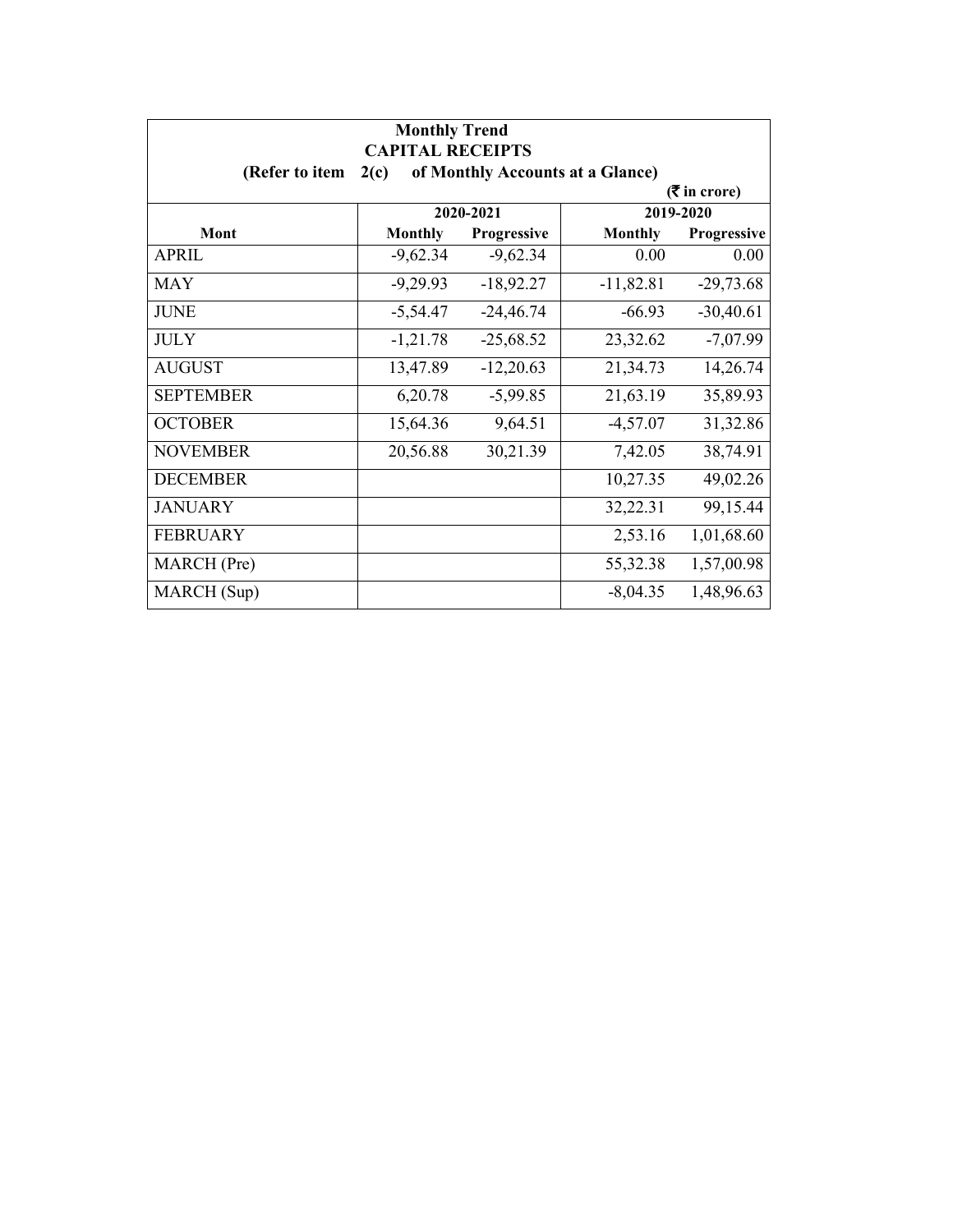| <b>Monthly Trend</b><br><b>REVENUE EXPENDITURE</b> |                |                                  |                |                             |
|----------------------------------------------------|----------------|----------------------------------|----------------|-----------------------------|
| (Refer to item                                     | 4(a)           | of Monthly Accounts at a Glance) |                |                             |
|                                                    |                |                                  |                | $(3\overline{5})$ in crore) |
|                                                    |                | 2020-2021                        |                | 2019-2020                   |
| Mont                                               | <b>Monthly</b> | Progressive                      | <b>Monthly</b> | <b>Progressive</b>          |
| <b>APRIL</b>                                       | 3,20.59        | 3,20.59                          | 74.93          | 74.93                       |
| <b>MAY</b>                                         | 3,82.02        | 7,02.02                          | 6,53.81        | 7,28.74                     |
| <b>JUNE</b>                                        | 12,89.09       | 19,91.70                         | 3,84.79        | 11,13.52                    |
| <b>JULY</b>                                        | 10,95.94       | 30,87.64                         | 15,32.62       | 26,46.15                    |
| <b>AUGUST</b>                                      | 9,68.14        | 40,55.78                         | 17,01.37       | 43,47.52                    |
| <b>SEPTEMBER</b>                                   | 11,27.72       | 51,83.50                         | 16,38.14       | 59,85.66                    |
| <b>OCTOBER</b>                                     | 13,73.98       | 65,57.48                         | 12,21.71       | 72,07.37                    |
| <b>NOVEMBER</b>                                    | 17,36.95       | 82,94.43                         | 17,08.05       | 89,15.42                    |
| <b>DECEMBER</b>                                    |                |                                  | 8,91.68        | 98,07.11                    |
| <b>JANUARY</b>                                     |                |                                  | 22,88.50       | 1,20,95.61                  |
| <b>FEBRUARY</b>                                    |                |                                  | 20,98.03       | 1,41,93.64                  |
| MARCH (Pre)                                        |                |                                  | 88,77.99       | 2,30,71.63                  |
| MARCH (Sup)                                        |                |                                  | 2,32.71        | 2,33,04.34                  |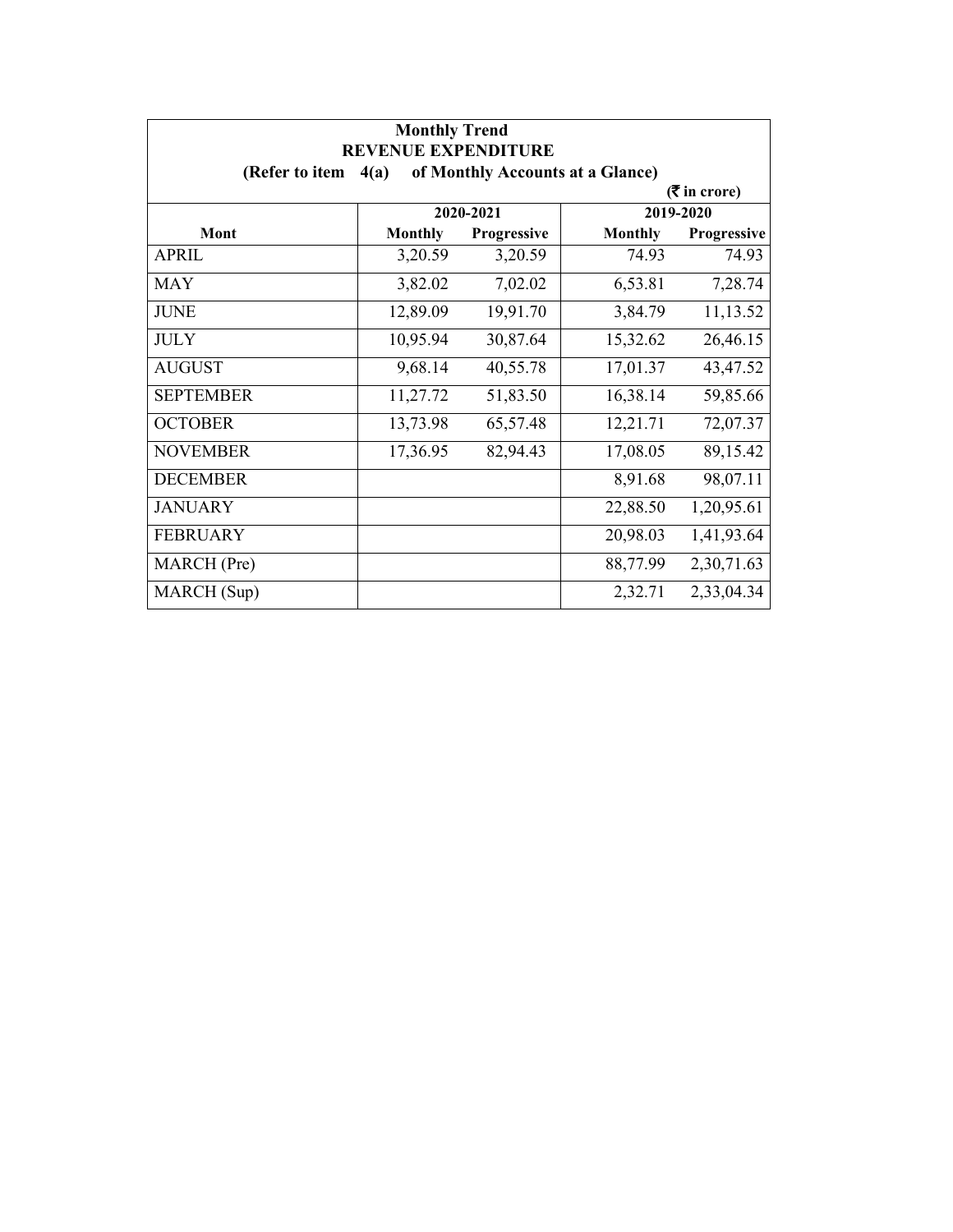| <b>Monthly Trend</b><br><b>REVENUE EXPENDITURE</b> |                |                                  |                |                             |
|----------------------------------------------------|----------------|----------------------------------|----------------|-----------------------------|
| (Refer to item $4(b)$ )                            |                | of Monthly Accounts at a Glance) |                |                             |
|                                                    |                |                                  |                | $(3\overline{5})$ in crore) |
|                                                    |                | 2020-2021                        |                | 2019-2020                   |
| Mont                                               | <b>Monthly</b> | Progressive                      | <b>Monthly</b> | Progressive                 |
| <b>APRIL</b>                                       | 2,21.20        | 2,21.20                          | 1,89.70        | 1,89.70                     |
| <b>MAY</b>                                         | 2,30.84        | 4,52.05                          | 1,61.37        | 3,51.08                     |
| <b>JUNE</b>                                        | 3,47.19        | 7,99.23                          | 2,77.42        | 6,28.50                     |
| <b>JULY</b>                                        | 52.34          | 8,51.58                          | 2,41.00        | 8,69.50                     |
| <b>AUGUST</b>                                      | 4,64.43        | 13,16.01                         | 4,57.94        | 13,27.44                    |
| <b>SEPTEMBER</b>                                   | 4,87.72        | 18,03.72                         | 3,66.99        | 16,94.43                    |
| <b>OCTOBER</b>                                     | 2,48.44        | 20,52.16                         | 1,95.89        | 18,90.32                    |
| <b>NOVEMBER</b>                                    | 2,27.40        | 22,79.56                         | 1,85.42        | 20,75.74                    |
| <b>DECEMBER</b>                                    |                |                                  | 2,28.22        | 23,03.96                    |
| <b>JANUARY</b>                                     |                |                                  | 2,97.93        | 26,01.89                    |
| <b>FEBRUARY</b>                                    |                |                                  | 24,25.60       | 50,27.49                    |
| MARCH (Pre)                                        |                |                                  | 4,30.99        | 54,58.48                    |
| MARCH (Sup)                                        |                |                                  | $-10,38.93$    | 44, 19.55                   |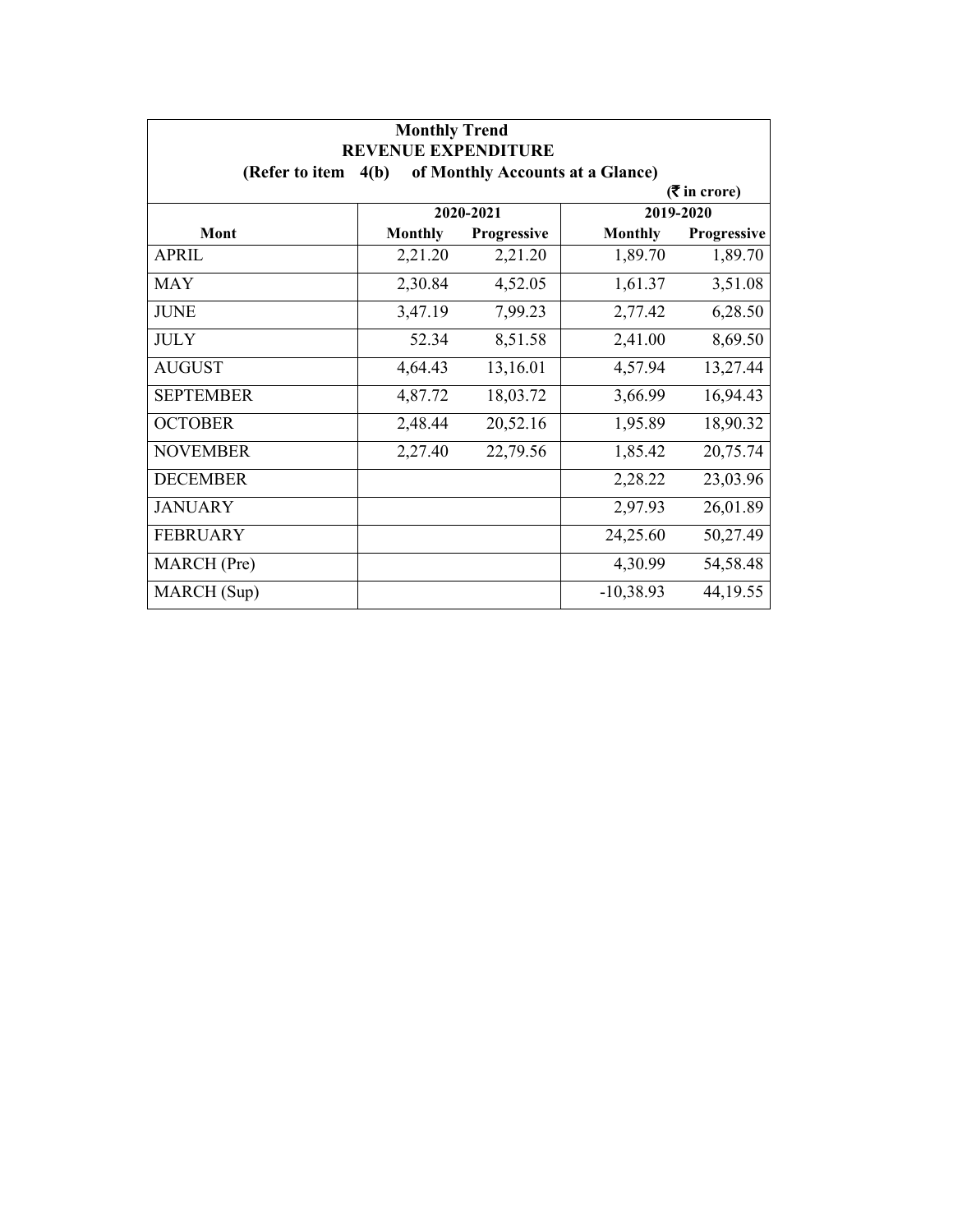| <b>Monthly Trend</b><br><b>REVENUE EXPENDITURE</b> |                |                                  |                |                             |
|----------------------------------------------------|----------------|----------------------------------|----------------|-----------------------------|
| (Refer to item                                     | 4(c)           | of Monthly Accounts at a Glance) |                |                             |
|                                                    |                |                                  |                | $(3\overline{5})$ in crore) |
|                                                    |                | 2020-2021                        |                | 2019-2020                   |
| Mont                                               | <b>Monthly</b> | Progressive                      | <b>Monthly</b> | Progressive                 |
| <b>APRIL</b>                                       | 18,91.48       | 18,91.48                         | 17,61.47       | 17,61.47                    |
| <b>MAY</b>                                         | 20,34.01       | 39,25.49                         | 18,47.18       | 36,08.65                    |
| <b>JUNE</b>                                        | 20,89.99       | 60,15.48                         | 19,06.75       | 55,15.41                    |
| <b>JULY</b>                                        | 19,54.11       | 79,69.59                         | 22,22.49       | 77,37.89                    |
| <b>AUGUST</b>                                      | 21,78.09       | 1,01,47.68                       | 24,05.10       | 1,01,42.99                  |
| <b>SEPTEMBER</b>                                   | 21,29.07       | 1,22,76.76                       | 29,89.39       | 1,31,32.38                  |
| <b>OCTOBER</b>                                     | 25,24.01       | 1,48,00.77                       | 10,12.97       | 1,41,45.35                  |
| <b>NOVEMBER</b>                                    | 24,78.85       | 1,72,79.62                       | 24,46.99       | 1,65,92.34                  |
| <b>DECEMBER</b>                                    |                |                                  | 27,36.68       | 1,93,29.02                  |
| <b>JANUARY</b>                                     |                |                                  | 15,49.94       | 2,08,78.96                  |
| <b>FEBRUARY</b>                                    |                |                                  | 16,08.35       | 2,24,87.31                  |
| MARCH (Pre)                                        |                |                                  | 49,42.69       | 2,74,30.00                  |
| MARCH (Sup)                                        |                |                                  | 7.04           | 2,74,37.04                  |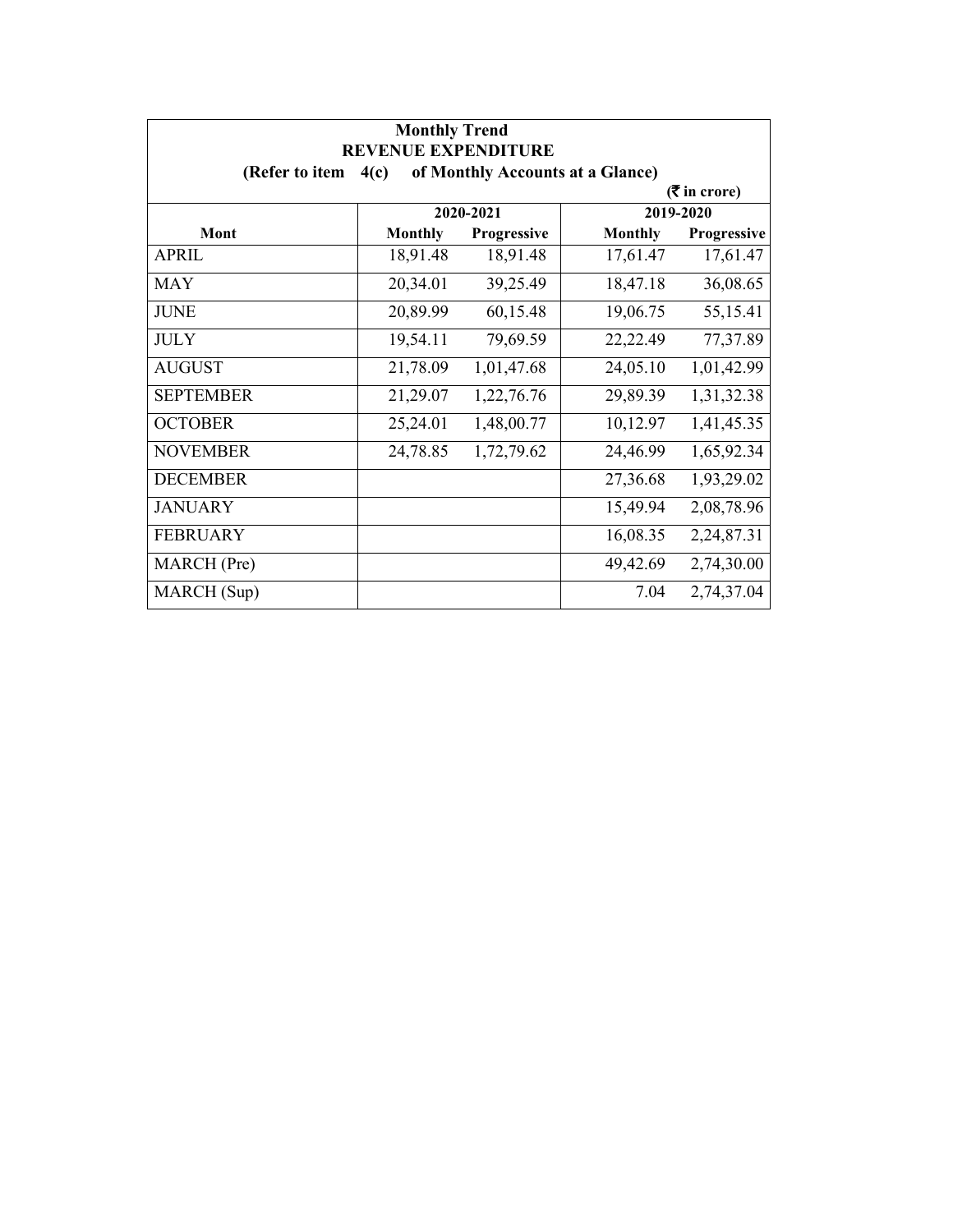| <b>Monthly Trend</b><br><b>REVENUE EXPENDITURE</b> |                |             |                                  |                 |
|----------------------------------------------------|----------------|-------------|----------------------------------|-----------------|
| (Refer to item $4(d)$                              |                |             | of Monthly Accounts at a Glance) |                 |
|                                                    |                |             |                                  | $($ ₹ in crore) |
|                                                    |                | 2020-2021   |                                  | 2019-2020       |
| Mont                                               | <b>Monthly</b> | Progressive | <b>Monthly</b>                   | Progressive     |
| <b>APRIL</b>                                       | 4,97.12        | 4,97.12     | 8,72.64                          | 8,72.64         |
| <b>MAY</b>                                         | 8,46.17        | 13,43.29    | 6,56.98                          | 15,29.61        |
| <b>JUNE</b>                                        | 8,07.48        | 21,50.76    | 5,21.41                          | 20,51.02        |
| <b>JULY</b>                                        | 7,63.93        | 29,14.69    | 6,90.60                          | 27,41.62        |
| <b>AUGUST</b>                                      | 8,05.59        | 37,20.28    | 6,46.87                          | 33,88.49        |
| <b>SEPTEMBER</b>                                   | 7,52.94        | 44,73.22    | 13,65.63                         | 47,54.12        |
| <b>OCTOBER</b>                                     | 13,31.59       | 58,04.80    | 73.54                            | 48,27.66        |
| <b>NOVEMBER</b>                                    | 7,82.06        | 65,86.86    | 5,99.84                          | 54,27.50        |
| <b>DECEMBER</b>                                    |                |             | 2,04.60                          | 56,32.10        |
| <b>JANUARY</b>                                     |                |             | 10,41.46                         | 66,73.56        |
| <b>FEBRUARY</b>                                    |                |             | 3.55                             | 66,77.11        |
| MARCH (Pre)                                        |                |             | 29,64.50                         | 96,41.61        |
| MARCH (Sup)                                        |                |             | 0.00                             | 96,41.61        |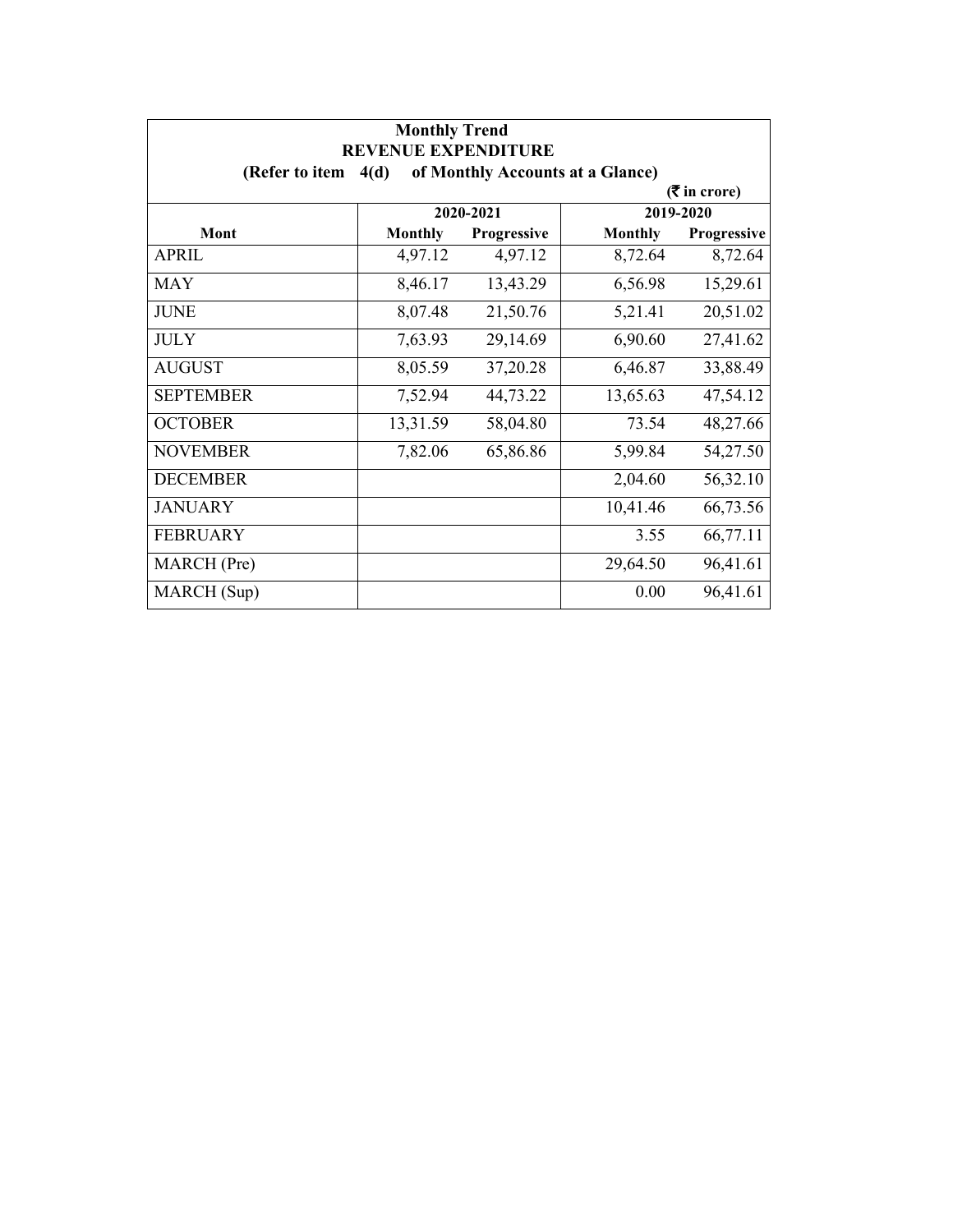| <b>Monthly Trend</b><br><b>REVENUE EXPENDITURE</b> |                                          |                    |                |                             |  |
|----------------------------------------------------|------------------------------------------|--------------------|----------------|-----------------------------|--|
| (Refer to item                                     | of Monthly Accounts at a Glance)<br>4(e) |                    |                |                             |  |
|                                                    |                                          |                    |                | $(3\overline{5})$ in crore) |  |
|                                                    |                                          | 2020-2021          |                | 2019-2020                   |  |
| Mont                                               | <b>Monthly</b>                           | <b>Progressive</b> | <b>Monthly</b> | Progressive                 |  |
| <b>APRIL</b>                                       | 0.00                                     | 0.00               | 0.00           | 0.00                        |  |
| <b>MAY</b>                                         | 0.00                                     | 0.00               | 0.00           | 0.00                        |  |
| <b>JUNE</b>                                        | 0.00                                     | 0.00               | 0.00           | $0.00\,$                    |  |
| <b>JULY</b>                                        | 3,05.20                                  | 3,05.20            | 93.88          | 93.88                       |  |
| <b>AUGUST</b>                                      | 4,70.43                                  | 7,75.63            | 5,19.81        | 6,13.69                     |  |
| <b>SEPTEMBER</b>                                   | 25.12                                    | 8,00.76            | 0.00           | 6,13.69                     |  |
| <b>OCTOBER</b>                                     | 27.91                                    | 8,28.67            | 0.00           | 6,13.69                     |  |
| <b>NOVEMBER</b>                                    | 22.34                                    | 8,51.01            | 49.33          | 6,63.01                     |  |
| <b>DECEMBER</b>                                    |                                          |                    | 68.27          | 7,31.28                     |  |
| <b>JANUARY</b>                                     |                                          |                    | 0.00           | 7,31.28                     |  |
| <b>FEBRUARY</b>                                    |                                          |                    | 10.27          | 7,41.56                     |  |
| MARCH (Pre)                                        |                                          |                    | 2,54.59        | 9,96.15                     |  |
| MARCH (Sup)                                        |                                          |                    | 0.00           | 9,96.15                     |  |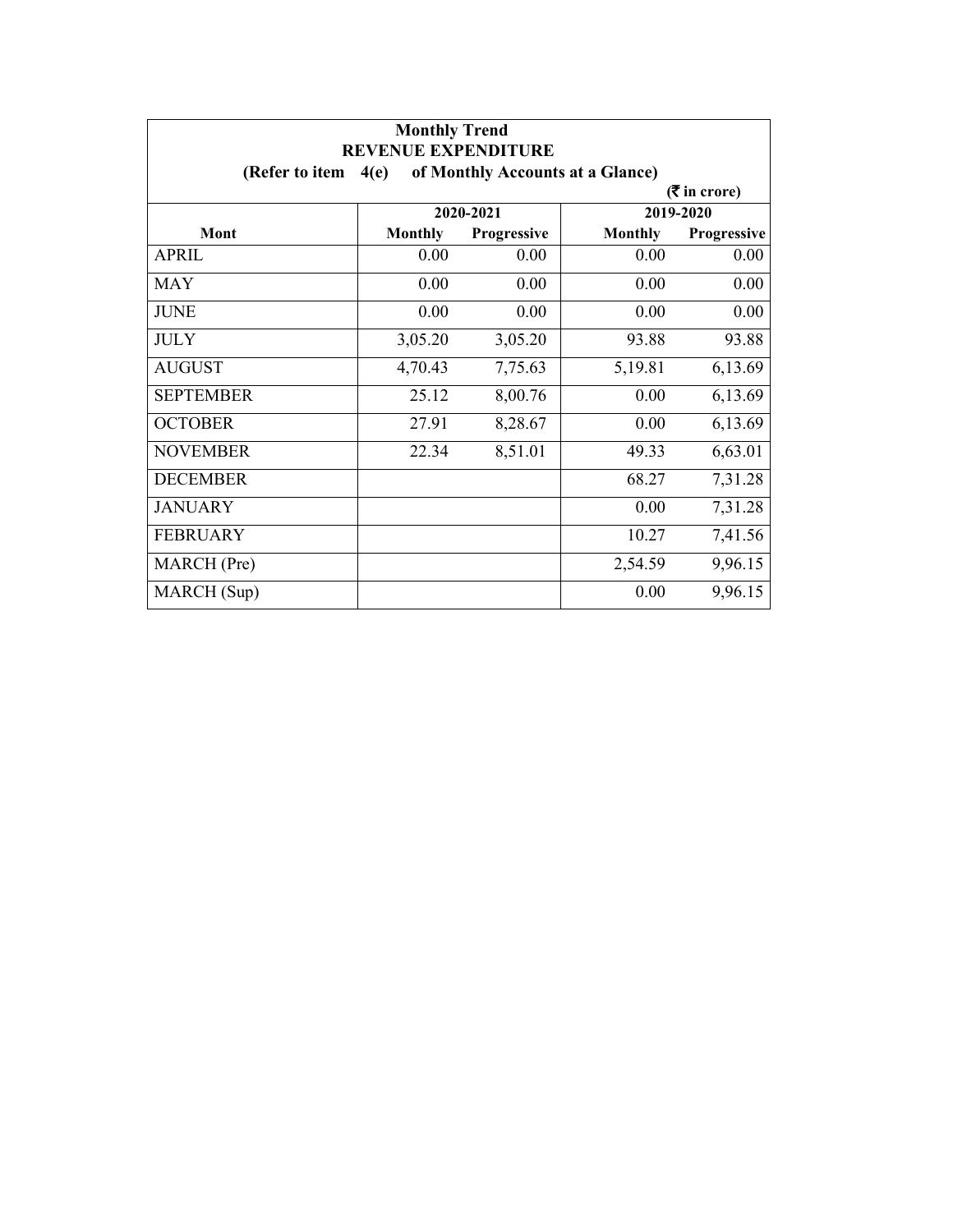| <b>Monthly Trend</b><br><b>CAPITAL EXPENDITURE</b>         |                |             |                |             |  |  |  |
|------------------------------------------------------------|----------------|-------------|----------------|-------------|--|--|--|
| of Monthly Accounts at a Glance)<br>(Refer to item<br>5(a) |                |             |                |             |  |  |  |
| $(3\overline{5})$ in crore)                                |                |             |                |             |  |  |  |
|                                                            | 2020-2021      |             | 2019-2020      |             |  |  |  |
| Mont                                                       | <b>Monthly</b> | Progressive | <b>Monthly</b> | Progressive |  |  |  |
| <b>APRIL</b>                                               | 5.65           | 5.65        | 0.95           | 0.95        |  |  |  |
| <b>MAY</b>                                                 | 4,10.43        | 4,16.07     | 2,42.05        | 2,43.01     |  |  |  |
| <b>JUNE</b>                                                | 1,85.84        | 6,01.91     | 9,31.47        | 11,74.47    |  |  |  |
| <b>JULY</b>                                                | 9,15.43        | 15,17.35    | 5,89.78        | 17,64.26    |  |  |  |
| <b>AUGUST</b>                                              | 1,79.75        | 16,97.09    | 3,24.65        | 20,88.91    |  |  |  |
| <b>SEPTEMBER</b>                                           | 4,91.32        | 21,88.41    | 10,89.55       | 31,78.45    |  |  |  |
| <b>OCTOBER</b>                                             | 7,18.98        | 29,07.40    | 8,25.35        | 40,03.80    |  |  |  |
| <b>NOVEMBER</b>                                            | 15,58.47       | 44,65.87    | 4,82.62        | 44,86.42    |  |  |  |
| <b>DECEMBER</b>                                            |                |             | 13,64.62       | 58,51.04    |  |  |  |
| <b>JANUARY</b>                                             |                |             | 16,76.38       | 75,27.42    |  |  |  |
| <b>FEBRUARY</b>                                            |                |             | 12,34.81       | 87,62.22    |  |  |  |
| MARCH (Pre)                                                |                |             | 43,94.37       | 1,31,56.60  |  |  |  |
| MARCH (Sup)                                                |                |             | 28.95          | 1,31,85.55  |  |  |  |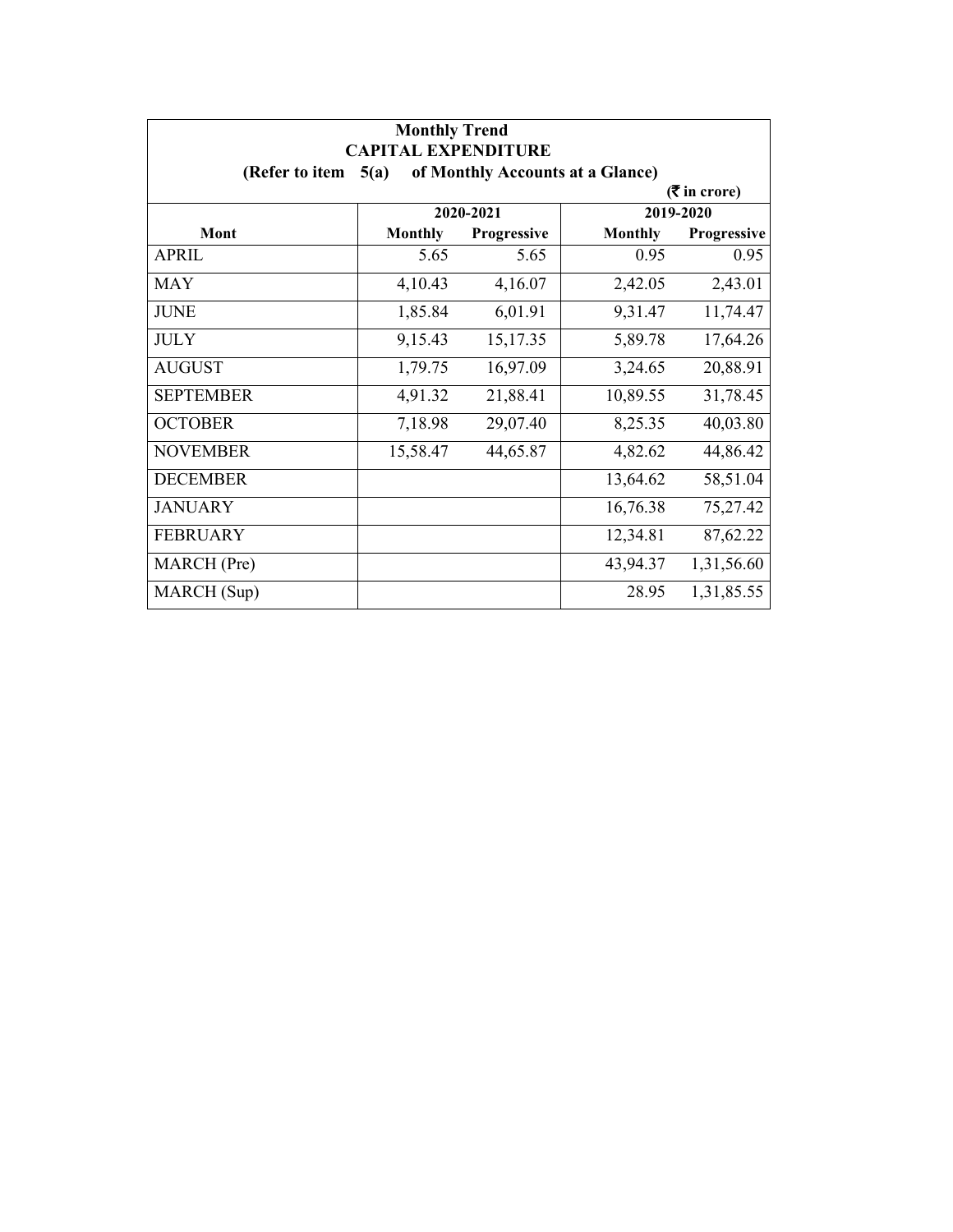| <b>Monthly Trend</b><br><b>CAPITAL EXPENDITURE</b>         |                |             |                |             |  |  |  |
|------------------------------------------------------------|----------------|-------------|----------------|-------------|--|--|--|
| of Monthly Accounts at a Glance)<br>5(b)<br>(Refer to item |                |             |                |             |  |  |  |
| $(3\overline{5})$ in crore)                                |                |             |                |             |  |  |  |
|                                                            | 2020-2021      |             | 2019-2020      |             |  |  |  |
| Mont                                                       | <b>Monthly</b> | Progressive | <b>Monthly</b> | Progressive |  |  |  |
| <b>APRIL</b>                                               | 0.00           | 0.00        | 0.00           | 0.00        |  |  |  |
| <b>MAY</b>                                                 | 0.00           | 0.00        | 0.00           | 0.00        |  |  |  |
| <b>JUNE</b>                                                | 0.00           | 0.00        | 0.00           | 0.01        |  |  |  |
| <b>JULY</b>                                                | 0.00           | 0.00        | 0.00           | 0.01        |  |  |  |
| <b>AUGUST</b>                                              | 0.00           | 0.00        | 0.01           | 0.01        |  |  |  |
| <b>SEPTEMBER</b>                                           | 0.00           | 0.00        | 0.00           | 0.01        |  |  |  |
| <b>OCTOBER</b>                                             | 0.00           | 0.00        | 0.01           | 0.01        |  |  |  |
| <b>NOVEMBER</b>                                            | 0.00           | 0.00        | 0.01           | 0.01        |  |  |  |
| <b>DECEMBER</b>                                            |                |             | 0.01           | 0.01        |  |  |  |
| <b>JANUARY</b>                                             |                |             | 0.01           | 0.01        |  |  |  |
| <b>FEBRUARY</b>                                            |                |             | 0.01           | 0.01        |  |  |  |
| MARCH (Pre)                                                |                |             | 0.06           | 0.01        |  |  |  |
| MARCH (Sup)                                                |                |             | 0.00           | 0.01        |  |  |  |